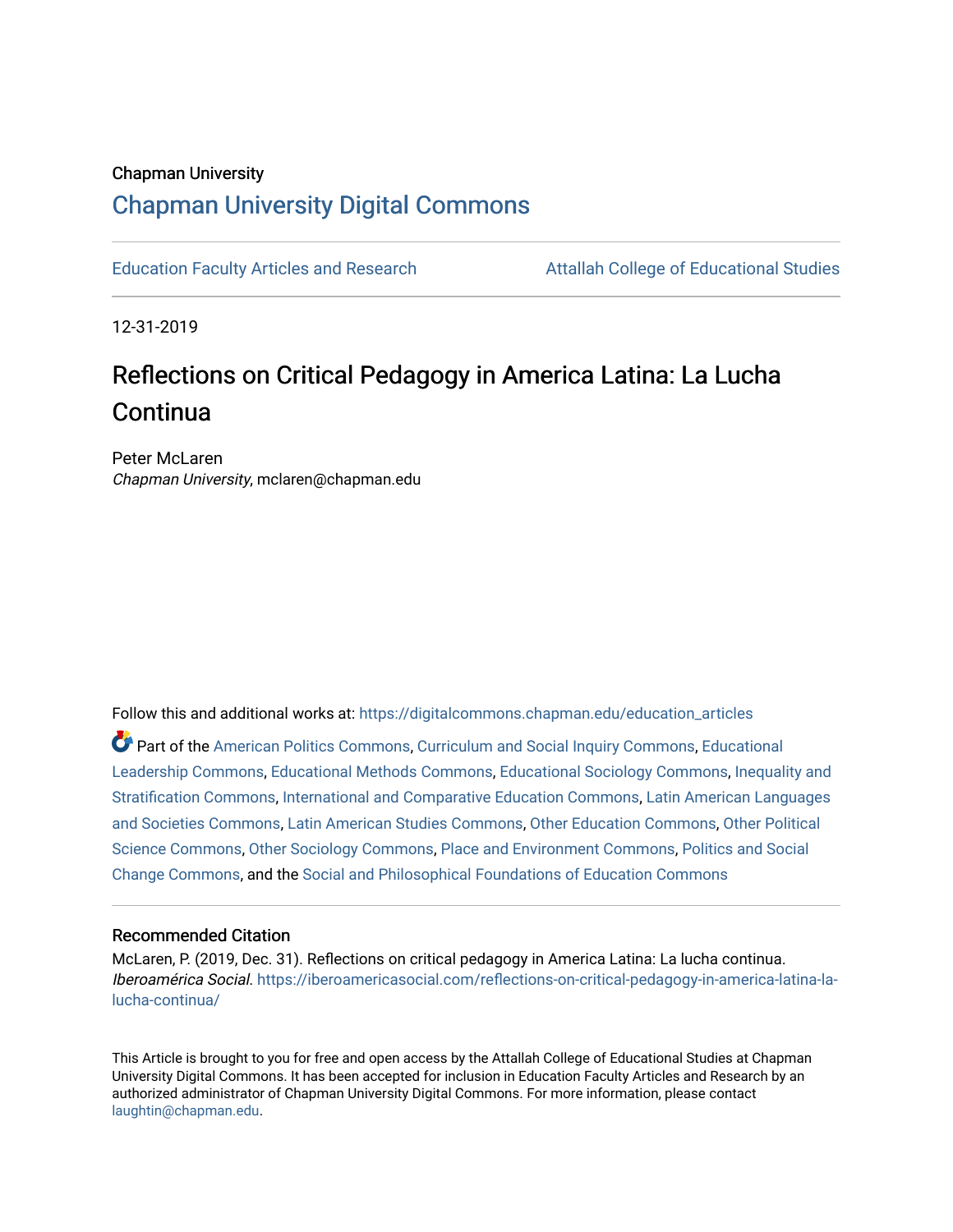### Reflections on Critical Pedagogy in America Latina: La Lucha Continua

#### **Comments**

This article was originally published in Iberoamérica Social in December 2019 in both [English](https://iberoamericasocial.com/reflections-on-critical-pedagogy-in-america-latina-la-lucha-continua/) and [Spanish.](https://iberoamericasocial.com/reflexiones-sobre-pedagogia-critica-en-america-latina-la-lucha-continua/) The download includes both versions, in that order.

### Creative Commons License



This work is licensed under a [Creative Commons Attribution-Noncommercial-Share Alike 3.0 License](https://creativecommons.org/licenses/by-nc-sa/3.0/).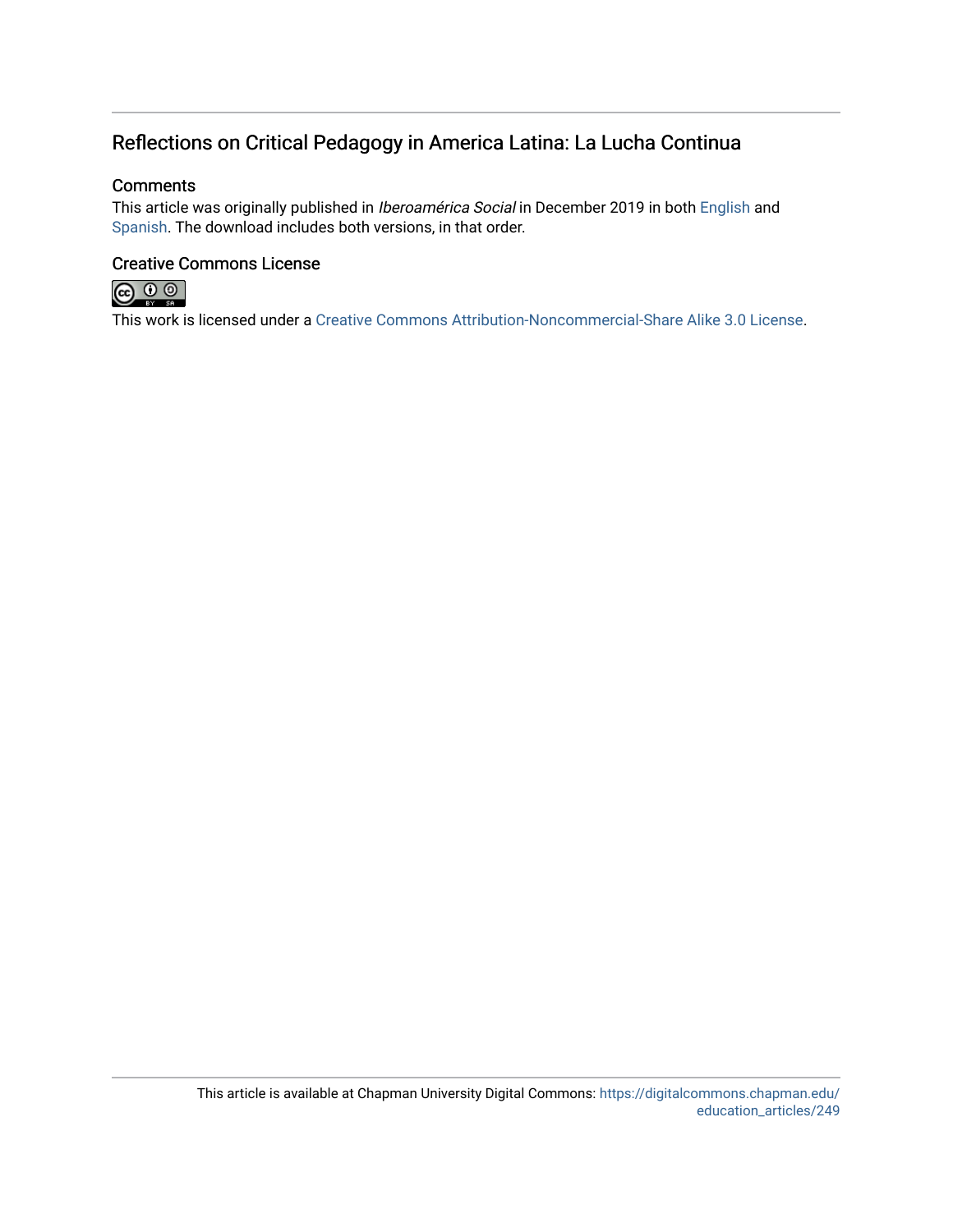

# **Reflections on Critical Pedagogy in America Latina: La Lucha Continua**

[31 diciembre, 2019](https://iberoamericasocial.com/wp-content/uploads/2019/12/pedagog%C3%ADa-cr%C3%ADtica-en-Am%C3%A9rica-Latina.jpg) [Peter McLaren](https://iberoamericasocial.com/author/peter-mclaren/)



Photo (left to right): Sergio Quiroz Miranda, Henry Giroux, Antonia Darder, Peter McLaren

[T](https://iberoamericasocial.com/reflexiones-sobre-pedagogia-critica-en-america-latina-la-lucha-continua/)he first time I visited Mexico was 1987. My mentor, the Patron of Brazilian education, Paulo Freire, had invited me that year to speak at a conference in Cuba, and while in Havana I was honored to meet teachers from Mexico who, I found out later, had translated some of my essays into Spanish. They were aware that I would be speaking in Havana and to my surprise presented me with small gifts of appreciation. I was surprised that they were familiar with my work and had no idea that my work was being read outside of a small North American audience. They asked if I would be willing to come and visit with them in Mexico, and that year I made my first official visit to Mexico. Since that time, I have fallen in love with the people of Mexico, and visited Mexico almost every year since my first visit. In 2005, a brilliant Professor of Education that I had met a few years earlier in Mexicali, Sergio Quiroz Miranda, asked me if he could create an organization that he wanted to call, Instituto McLaren de Pedagogia Critica. Sergio was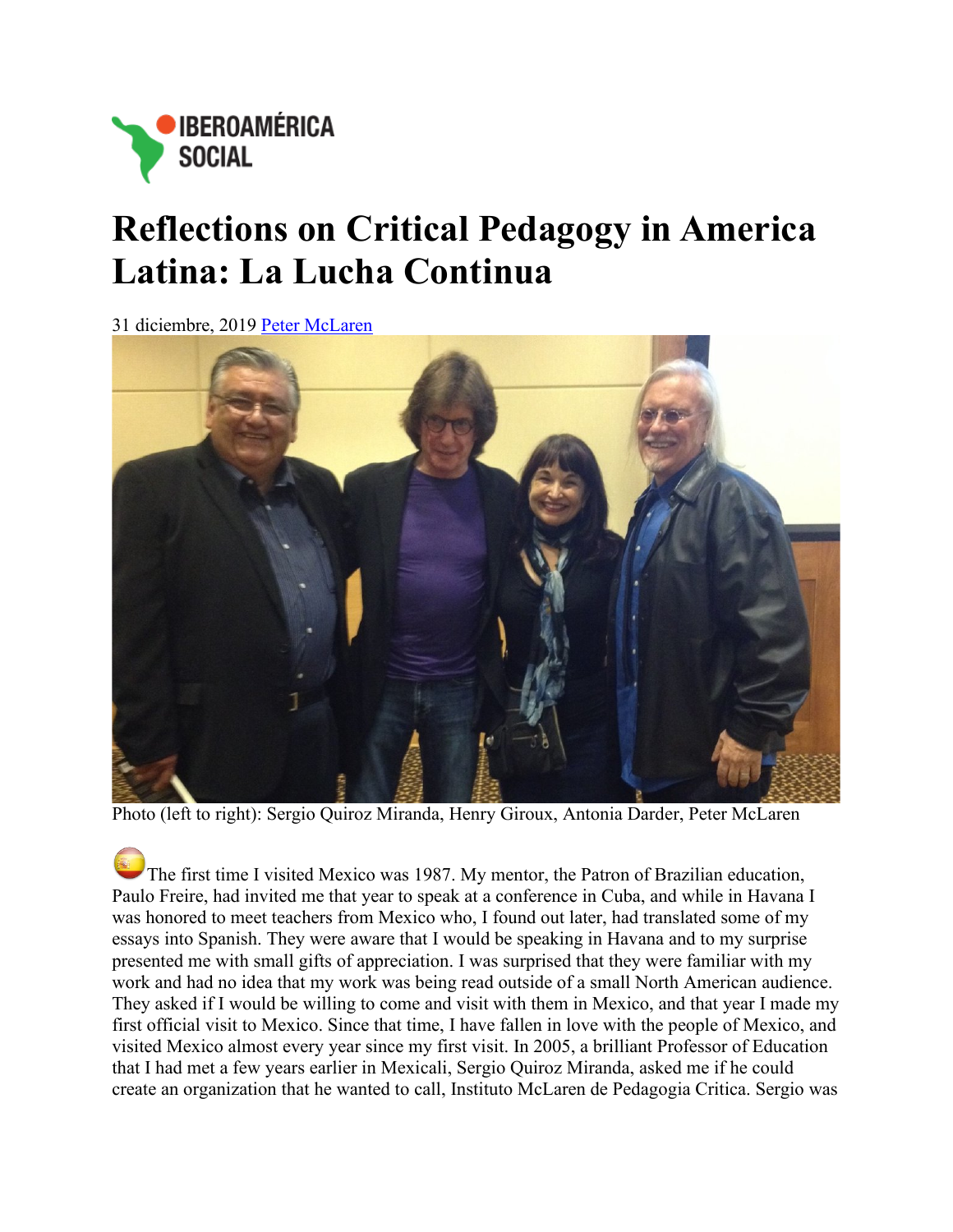influential member of the Partido Comunista de México, and an admirer of Paulo Freire, and a well-respected professor at Centro Universitario de Tijuana. Sergio had learned that I was named "the most dangerous professor" at the University of California, Los Angeles, and that a rightwing organization had offered to pay 100 dollars to students who would agree to secretly audiotape my lectures, and fifty dollars to students who would make notes about my lectures and hand them over to the organization. When my name was put at the top of the list, there was a lot of media publicity and I received death threats. I didn't receive much support in the U.S. I felt very alone and isolated. But support did arrive, and it came from comrades in Mexico and Venezuela. So Instituto McLaren was officially launched at the Centro Universitario de Tijuana and later it became an independent organization that operated first out of Mexicali and later Ensenada in the Baja Peninsula, where it remains to this day. It has an affiliation with teachers in Chiapas, Oaxaca, Michoacan, Jalisco and many other parts of the country, including many indigenous communities. In 2005 I was also invited by the government of Venezuela to help in the education sector of the Bolivarian revolution, and I accepted this assignment with enthusiasm. For several years I made trips to Caracas, had the privilege of meeting one of my heroes, President Hugo Chavez, in Miraflores Palace, and was able to visit barrios and schools, where I lectured in English and sometimes in my broken Spanish, with translators to assist me. I have not returned to Venezuela since the death of President Chavez but still support the Chavistas who are struggling there against powerful forces of political repression, who are assisted by the most dangerous country in history–the United States.. When I would give talks in Mexico on critical pedagogy, I always told Sergio that I would talk about the struggle for educational reform in North America (I am a dual citizen of both Canada and the United States and grew up in the Canadian educational system). I still do not feel qualified to speak of the intricacies of educational reform in Mexico, or in other countries that I have visited—Costa Rica, Brazil, Peru, Colombia, Argentina, Puerto Rico, Cuba. Paulo Freire frequently reminded me not to import his work into the United States or other countries, but he expressed a wish that his work be reinvented in the contextual specificity of the countries in which people were struggling against oppression and exploitation. He said that it was possible for his work to be translated into the contexts of other countries but that this was something best done by the people living there. I told Sergio that I would follow the example of my mentor and speak about my struggles in North America and the various audiences in Mexico could, if they so desired, translate my ideas into the contexts of their own specific struggles—that is, if they found my ideas, concepts, and experiences to be of some help. Sergio agreed with me that this was the best approach for me to take in Mexico. In my most recent trips to Mexico I have spoken about the struggles of teachers under Trump, which includes the struggle against neoliberal educational restructuring efforts and attempts to privatize all education through the creation of for-profit charter schools. I find it highly problematic—and dangerous—that Betsy de Vos, U.S. Secretary of Education, is the sister of Erik Prince, founder of the government services and security company Blackwater USA, now known as Academi, the largest private mercenary army in the world.

Sergio died this year, not long after he so generously invited me to become a honorary member of the Partido Comunista de México. Sergio left an important legacy through his work in education and politics. He and his family were able to build an organization that offered teachers (many of whom were teacher union leaders) doctoral degrees in critical pedagogy. He recruited radical professors from Venezuela (such as Luis Bonilla, a former advisor to President Chavez), Argentina, Cuba and throughout Mexico to teach courses at the Ensenada campus. Famous leftist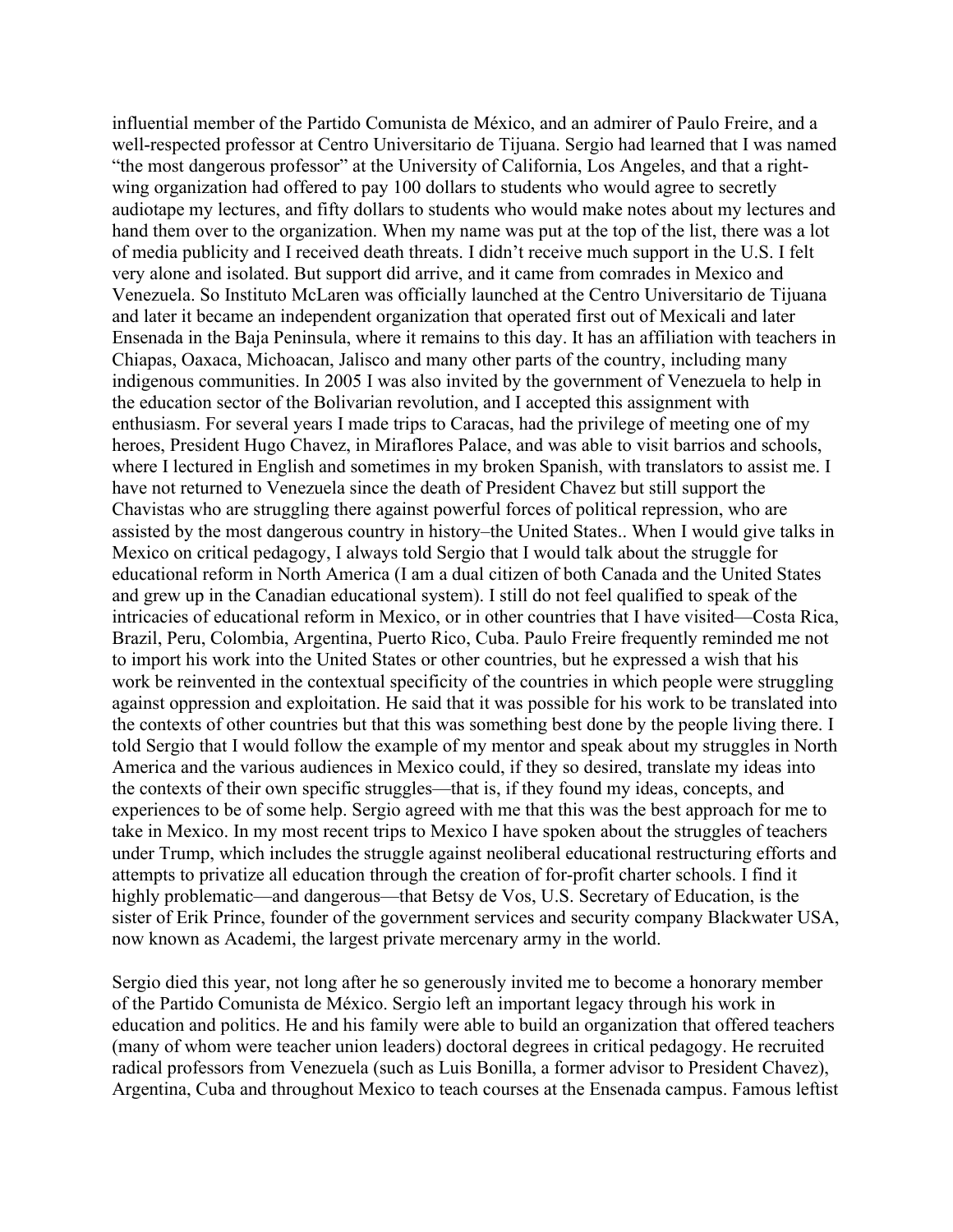thinkers such as Enrique Dussel and Marta Harnecker were honored guests at Instituto McLaren. Indigenous leaders became members of the institute. Once Serigo and I visited numerous indigenous communities throughout Mexico, and were honored guests of the Rarámuri (Tarahumara).I joined students of the institute in visiting the Purépecha (Tarascans) community of Cherán, during the time in they were developing their "autodefensas" against the drug cartels who were stealing truckloads of trees from their forests. The current government of Mexico has invited Instituto McLaren to a meeting in Mexico City to discuss educational reform in Mexico. All of this happened because of the courage and of vision of Sergio Quiroz Miranda.

In my most recent visits to Mexico, I warned teachers about Trump's domestic and foreign policies. Already the teachers were outraged about the manner in which refugees and immigrants from Mexico and Central America were being treated—children were separated from their parents and put in cages. Refugees were tear-gassed. Under orders from Trump, Immigration and Customs Enforcement (ICE) agents began raiding factories and workplaces all over the country in record numbers.

Trump is not only shamefully complicit in the escalation of white supremacist ethno-nationalism, misogyny, racism, corruption and climate change denial, he is responsible for the creation of a plutocratic "pathocracy" that has thrown the trappings of democracy into a lime pit after hacking it to bits with a meat cleaver. According to the Washington Post's fact checker database, by September, 2019, Trump had lied or made misleading statements more than 12,000 times. Hestands above the citizenry like an orange colossus in order to dominate the people rather than with the citizenry in order to protect them from injustices. Trump not only betrays a chronic incapacity to establish a relationship of understanding and kinship with the people but rather purposefully, if not dogmatically, creates a relationship of domination, paranoia, and fear of nonwhites, especially people of color and immigrants from Mexico and Central America. Trump understands the fear that white Americans have of becoming a racial minority, and he encysts such rage in the disease of violence and in so doing seals our fate as a country in the vault of prehistory. The only freedom Trump leave us with is freedom to hate. The only "free cheese" is in the mousetrap. Under Trump, Americans are discouraged from going beyond the limited freedom of market determinations with its laws of supply and demand or the laws of motion of capital. I hold a primitive faith in socialism. That makes me, along with all progressive journalists, an "enemy of the state." After all, is not faith what makes all knowledge possible? Trump wants to prevent the U.S. from being contaminated by what he describes as the subhuman 'infestation' of people of color, those 'rapists' and criminals from America Latina, those 'snakes' from Syria, those black people that come from 'shithole' countries in Africa, those 'treasonous' critics of Trump, those 'enemies of the people' otherwise known as journalists, and those hateful ingrates from 'The Squad' who refuse to 'go back' to the 'crime infested places from which they came.' Trump is only too eager to take action against "The Squad." In July, President Donald Trump targeted Alexandria Ocasio-Cortez, IIhan Omar and fellow Democratic Reps. Ananna S. Pressley and Rashida Tlaib in a series of racist tweets, demanding that they all "go back" and "help fix the totally broken and crime infested places from which they came." They were all born in the U.S. Trump's attacks against these four progressive female freshmen Congresswomen of color and the supposed prevalence of "socialism" that they have brought into the political scene in Washington are designed to create a new McCarthyist panic among conservatives.The old McCarthyism in the 1950s was mostly a condemnation and persecution of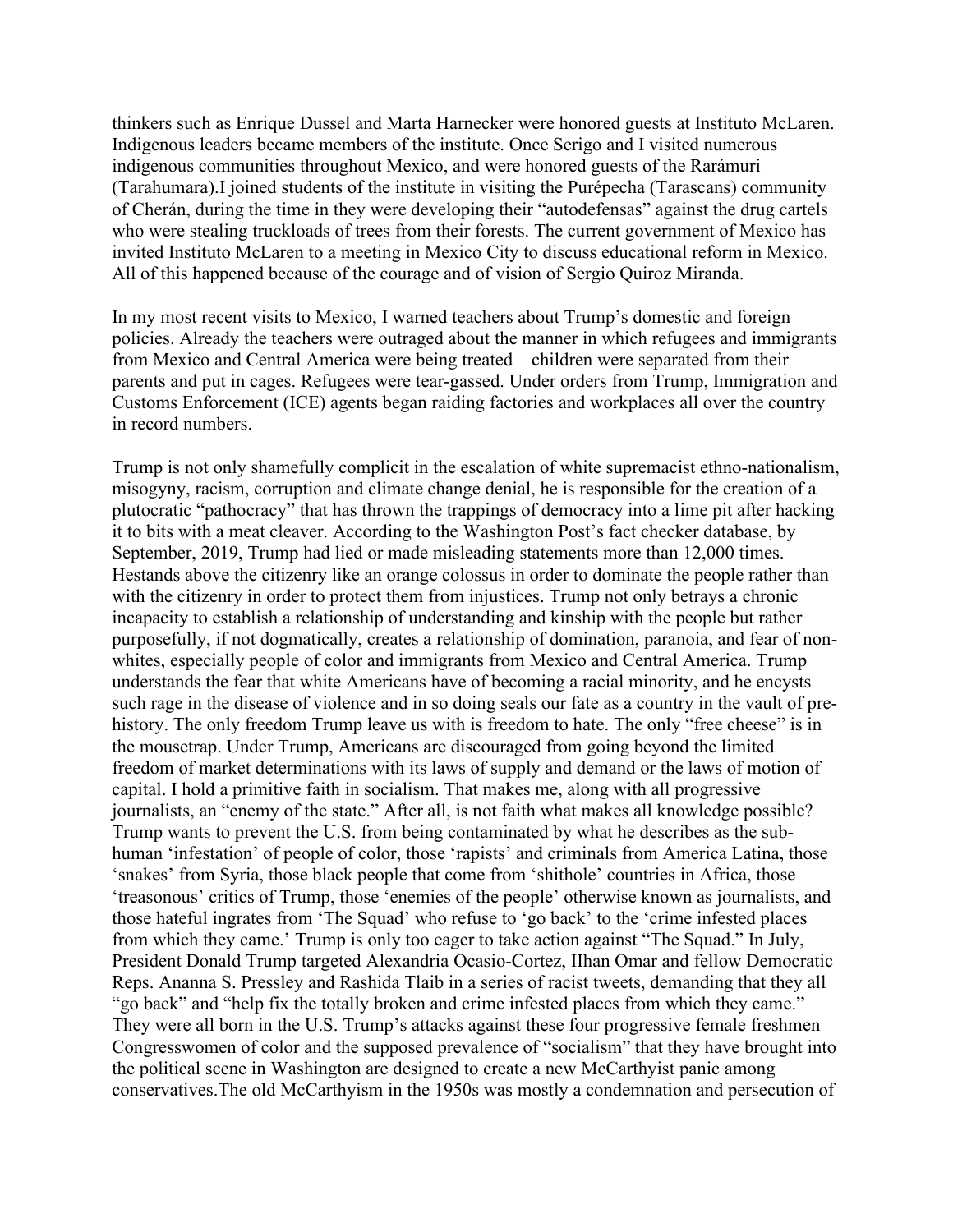communists alleged to have infiltrated the government and other institutions, the new Trumpian McCarthyism is directed with a specially tutored vehemence against non-Anglo Americans, citizens whose ancestors came from countries outside of Europe. Of course, the old anticommunism is still very much present. And the country is, more than ever before, headed towards oblivion. All this proves that, in the case of Trump, horrid people make compelling characters for the media. The entire country is addicted to his antics, and many have becoming emotionally traumatized by his presidency.

What is most troublesome for me is that Trump has appointed the notorious Eliott Abrams as his Venezuela Envoy. In the 1980s, Abrams provided logistical and financial support to the Contras, ferrying trained killers into Nicaragua to incite violence to murder, rape and drive insane teachers, doctors and campesinos, killers who adopted the immeasurably pragmatic CIA guerrilla warfare strategies from training manuals provided by your clandestine operatives. To this day, Abrams defends a now deceased Guatemalan dictator who was found guilty of genocide. Guatemalan dictator General Efraín Ríos Montt oversaw a campaign of mass murder and torture of indigenous people in Guatemala in the 1980s. Ríos Montt was later convicted of mass murder. His death squads exterminated 662 rural villages across the savannas and rain washed hills of the Northwest Mayan highlands, executing campesinos with weapons purchased through U.S. military aid programs, crucifying peasants, raping pregnant women, gouging out the eyes of farmers and stuffing their genitals into their mouths. The death squads Abrams so vigorously defends left bodies of women with their breasts cut off lying side-by-side with their decapitated children. Labor unionists and student activists and Catholic Action catechists were forced to wear rubber hoods filled with insecticide before they were slaughtered. Under the supervision of Abrams, the U.S. supported through arms, training and logistics, the massacre of Guatemala's Mayan Ixil people, (an event that the government in Guatemala formally ruled that constituted genocide). Abrams supported the use of death squads by military junta in El Salvador, the killing of nuns and Catholic priests who embraced liberation theology, and the torture, dismemberment and murder of tens of thousands of peasants. Abrams to this day defends right-wing dictatorships in Latin America. He shows no sympathy for the victims of attempted coups and atrocities, including the murder of six Jesuit priests in El Salvador their housekeeper and her daughter, on the campus of José Simeón Cañas Central American University (UCA El Salvador). In El Salvador, in the village of El Mozote, a U.S.-trained battalion massacred more than 500 civilians, raping women and young girls and slitting the throats of children, and cutting off the genitals of their victims and stuffing them in their victims' mouths. Abrams maintained that such a massacre could not be confirmed. This was shown to be a lie. The El Salvador Truth Commission issued a report saying that more than 85 percent of the atrocities during the conflict in El Salvador had been committed by the government armed forces and its death squads, and yet Abrams considered the Reagan administration's involvement in El Salvador a "fabulous achievement." This is the man whom Trump appointed to be in charge of the campaign to overthrow the government of Venezuela. Abrams already helped to orchestrate the failed 2002 coup against the Hugo Chavez administration. And now Abrams has been given another chance to succeed. Many Latin Americans fear Abrams, and for good reason.

When I speak in Mexico, I support efforts there to create a revolutionary critical pedagogy—one that has not been domesticated and depotentiated by neoliberal dogma. This means the inclusion of a decolonial pedagogy which challenges the "coloniality of power" (patron de poder colonial)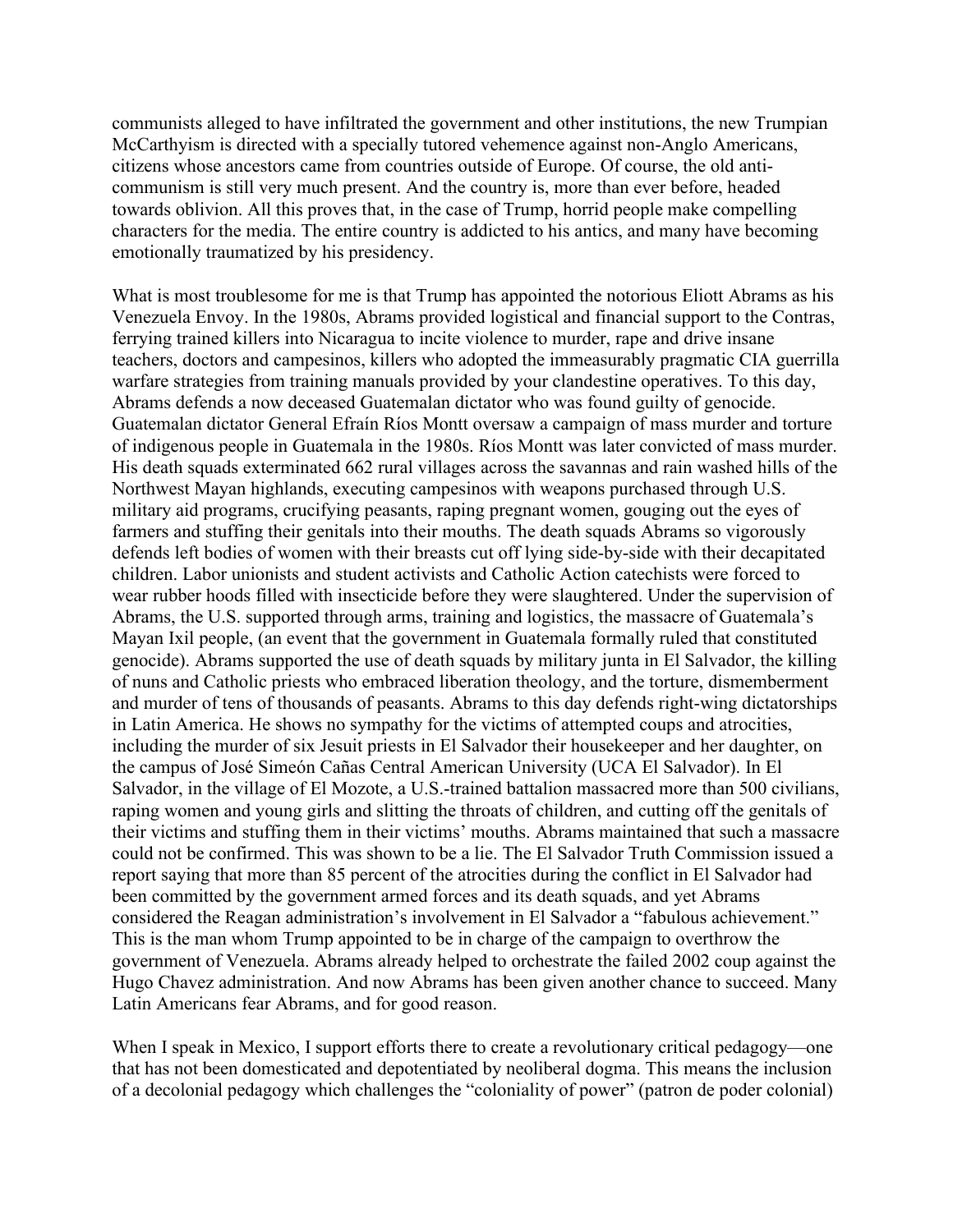that still resides at the heart of post-colonial societies. I would advise as a central, overarching goal of critical pedagogy the struggle for a socialist alternative to the "value form of labor" that exists in capitalist societies throughout North and South America, and that such efforts must be transnational in scope since capitalism is now transnational in scope. Here in the U.S. I support alternatives to property tax in funding schools. School funding and property taxes are too closely enmeshed. Almost half the funding for public elementary and secondary education comes from property tax revenue. Approximately 45 percent of public school funding is from local governments and more than 80 percent comes directly from the property tax. The federal government puts in about 9 percent of the total revenue of public schools, and 46 percent is provided by state governments. This is capitalist schooling at its worst. This creates social reproduction—public schools in affluent areas get more funding, have more resources and their children have a better chance of getting into college. This constitutes structural inequality, and there is a component that is racialized, as neighborhoods structured by class are also structured by race. And we know that for-profit charter schools, pushed by billionaire Betsy DeVos egregiously exacerbate racial segregation, as the percentage of minority students in charter schools has increased exponentially, and these are schools that are unaccountable and unregulated. Public funds must not be used for charter school expansion! Fund the public schools, I argue, don't privatize them by turning them into for-profit ventures that benefit the private equity firms. And those charter schools that already exist need to open themselves up to unionization. As a former Wobblie (Industrial Workers of the World), I would like to see charters support a teacher's right to join a union. And I would argue that half the charter school boards should be made up of parents and teachers. These ideas are those that comprise the campaign initiatives of socialist Bernie Sanders, who is currently running for the Democratic Party's nomination for President.

To support a system that is segregated by race and class goes against my Catholic social justice teaching, and could hardly be called democratic. When you have a predatory capitalism that serves the rich, and leaves out the poor, it's to be expected. This is why I support free university tuition. Free tuition would release the amount of debt graduates are forced to carry today, allow more people to attend university, give students a greater stake in their own education, and it would actually be beneficial overall to our economy. Loan debt prevents many students from getting married, purchasing a house, or having children. This would very much help support American family life. For a student who graduates from a public four-year university, carrying a debt of close to \$30,000, it's no easy feat to keep food on the table and a roof over your head when you searching for a job, and readying yourself for a productive and fulfilling life, still called The American Dream but which has become, in reality, the American nightmare. We can make free tuition happen in the U.S. if we had the courage and fortitude to shut down all the tax loopholes that are in play for large corporations, to increase tax rates on the wealthiest 0.1% in the U.S, and to tax in a robust way speculative investments, investments that don't contribute to anything except putting more money in the pockets of hedge fund grifters. If the hedge fund slime masters could leverage into their schemes the tears of the poor, and to find a way to profit from them, they would. And of course, we could do it by decreasing the military budget. The military budget is already being ransacked by President Trump, to build his hideously unforgiving southern border wall. I would argue that this money would be better served by offering free university tuition. Government funding should ensure students with disabilities are able to get quality education regardless of the neighborhoods they live in. And teacher pay is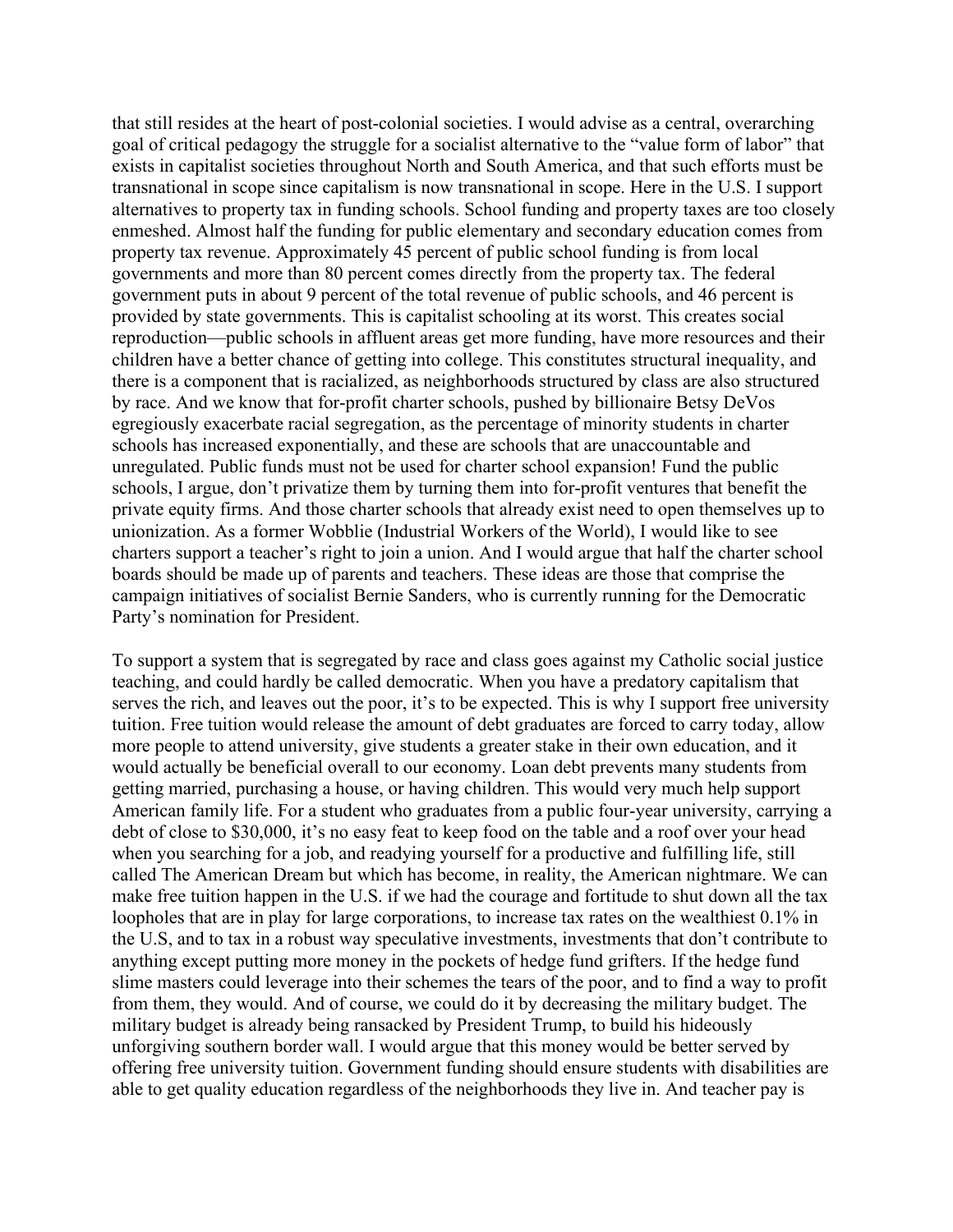crucial. The current starting salaries for teachers are shameful, and need to be substantially increased. We need to use the perspective of "ecopedagogy" in teaching students about the effects of human activity on climate change and develop ways to create sustainable environments, beginning in our own communities. The entire country is horrified by domestic terror attacks on schools by white supremacists and other deranged individuals. I'm all for gun violence prevention laws being brought into the schools. The best way to keep students safe is to change the gun laws in the United States. And we need to make sure LGTBQ students are safe from bullying and harassment. Suicide prevention is important in our schools, and that's always a fundamental concern, especially in this time of rampant social media trolling and bullying. Bernie Sanders supports all of these efforts. In schools of education, we teach courses on critical multiculturalism and study the socio-historical, ideological, and political dimensions of racism, the intersections of race, class, gender, sexuality— from micro-aggressions against people of color to the role capitalism plays in generating racism—and the psychological dynamics of racism when racism takes on a life of its own, as it has throughout the USA. Obviously, this work we have been doing has not filtered through to the general population in the USA.

When I discuss these reforms in Mexico, teachers are sympathetic. They know that what happens in the U.S. will both immediately or eventually impact their country. One can understand the sentiment, cuando Estados Unidos se resfría, México se contagia de neumonía. Or one often hears the phrase, sin perro, no hay rabia.

In many ways our futures are inextricably intertwined. And Trump's psychopathic demagoguery and dark right-wing accelerationist politics (the need to destroy existing institutions, policies and practices in order to usher in his own pathological vision of a United States in chaos, steered by lies and conspiracy theories designed to create quisling admirers in a cult-like thrall of Trump's sinister and sadistic authoritarian leadership) makes it all the more necessary to create a Latin American and North American alliance of educators premised on the creation of a decolonial, socialist, revolutionary critical pedagogy that carries the potential to change the course of education in both these continents and thus the course of their histories.

La lucha continua. ¡Hasta la Victoria siempre!



# **[Peter McLaren](https://iberoamericasocial.com/author/peter-mclaren/)**

Doctor en Educación por la Universidad de Toronto, Canadá.

Docente Distinguido de Estudios Críticos, Universidad Chapman, Estados Unidos.M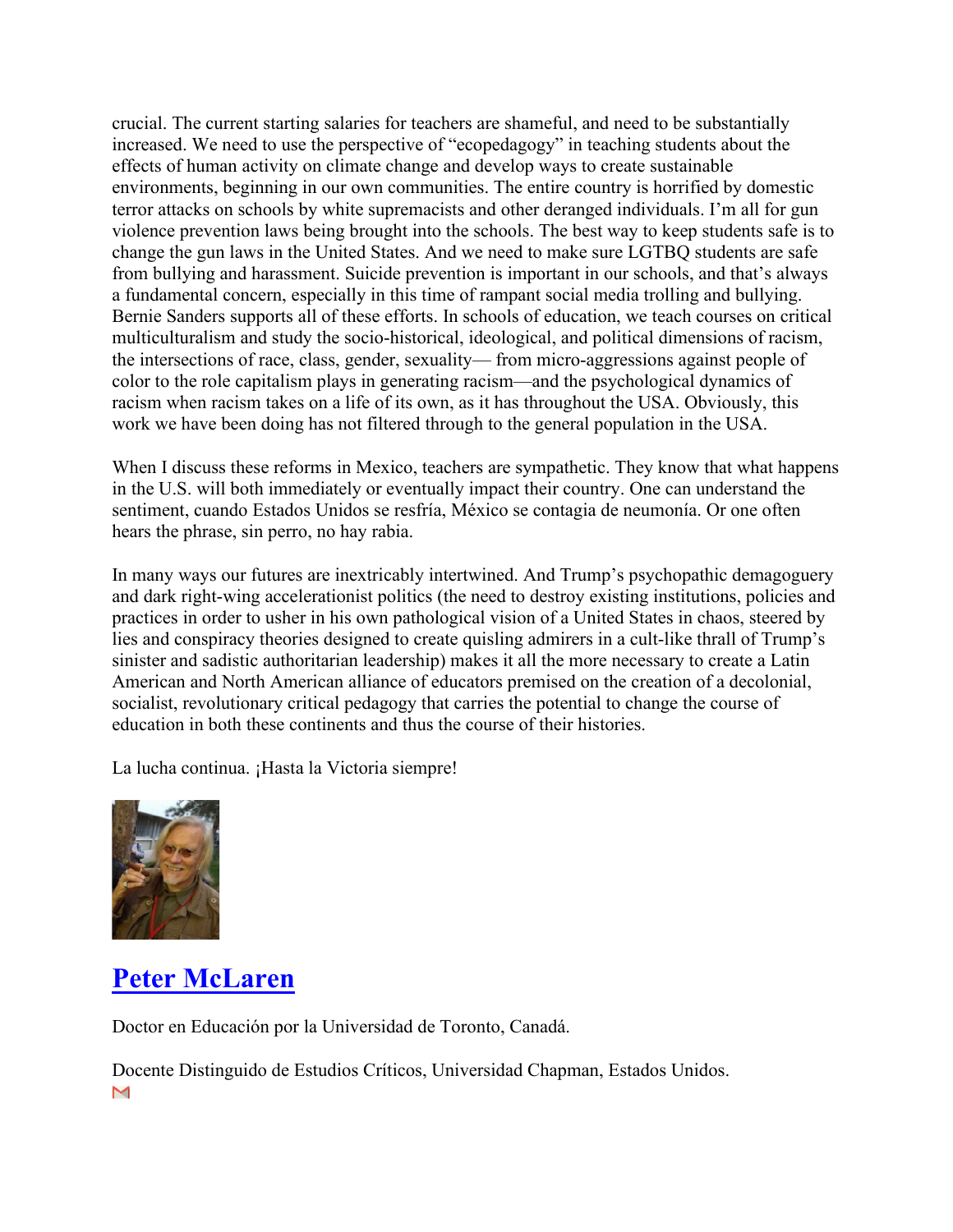### **COLUMNA DE OPINIÓN**

# REFLEXIONES SOBRE PEDAGOGÍA CRÍTICA EN AMÉRICA LATINA: LA LUCHA CONTINÚA

## **Peter McLaren**

Chapman University, Orange, Estados Unidos. peter.mclaren1@gmail.com

La primera vez que fui a México corría el año 1987. Mi mentor, el pedagogo brasileño Paulo Freire, me invitó a dar una conferencia en Cuba. Durante mi estancia en La Habana, tuve el honor de conocer a profesores mexicanos, quienes, según supe más adelante, habían traducido algunas de mis publicaciones al español. Sabían que estaría en La Habana y, para mi sorpresa, me agasajaron con obsequios de agradecimiento. Me sorprendió que estuvieran al tanto de mi trabajo, ya que no me imaginaba que nadie más allá de un reducido número de norteamericanos lo conociera. Me preguntaron si estaría dispuesto a ir a México a visitarlos, así que aquel año tuvo lugar mi primera visita oficial al país. En aquel primer viaje quedé prendado de su gente y, por eso, casi cada año regreso. En 2005, un brillante Doctor en Educación al que había conocido algunos años antes en Mexicali, Sergio Quiroz Miranda, me preguntó si podía fundar una organización a la que llamaría "Instituto McLaren de Pedagogía Crítica". Sergio tenía una gran influencia en el Partido Comunista de México, era un gran admirador de Paulo Freire y un profesor muy respetado en el Centro Universitario de Tijuana. Sergio se había enterado de que me llamaban "el profesor más peligroso" de la Universidad de California, Los Ángeles, y que un partido derechista había ofrecido 100 dólares a los alumnos que accedieran a grabar mis clases y 50 a aquellos que entregasen sus apuntes a la organización. Cuando me convertí en una prioridad, hubo mucha publicidad y recibí amenazas de muerte. No obtuve mucho apoyo por parte de EE. UU: me sentía solo y aislado. Pero sí que recibí apoyo por parte de los camaradas de México y Venezuela. De este modo, el Instituto McLaren fue inaugurado oficialmente en el Centro Universitario de Tijuana y, más adelante, se convirtió en una organización independiente que operaba en Mexicali y luego en Ensenada, en la península de la Baja California, donde se encuentra hoy en día. El centro está afiliado con profesores de Chiapas, Oaxaca, Michoacán, Jalisco y muchas otras zonas del país, incluso comunidades indígenas. En 2005, el gobierno de Venezuela también me invitó a colaborar en el sector educativo de la Revolución bolivariana, y acepté el encargo con entusiasmo. He viajado a Caracas en muchas ocasiones y tuve el privilegio de conocer a uno de mis héroes, el presidente Hugo Chávez, en el Palacio de Miraflores. También he podido recorrer barrios y visitar escuelas, donde pude dar conferencias en inglés y en mi pobre español, con la ayuda de intérpretes. No he vuelto a Venezuela desde la muerte

ISBN: 2341-0485

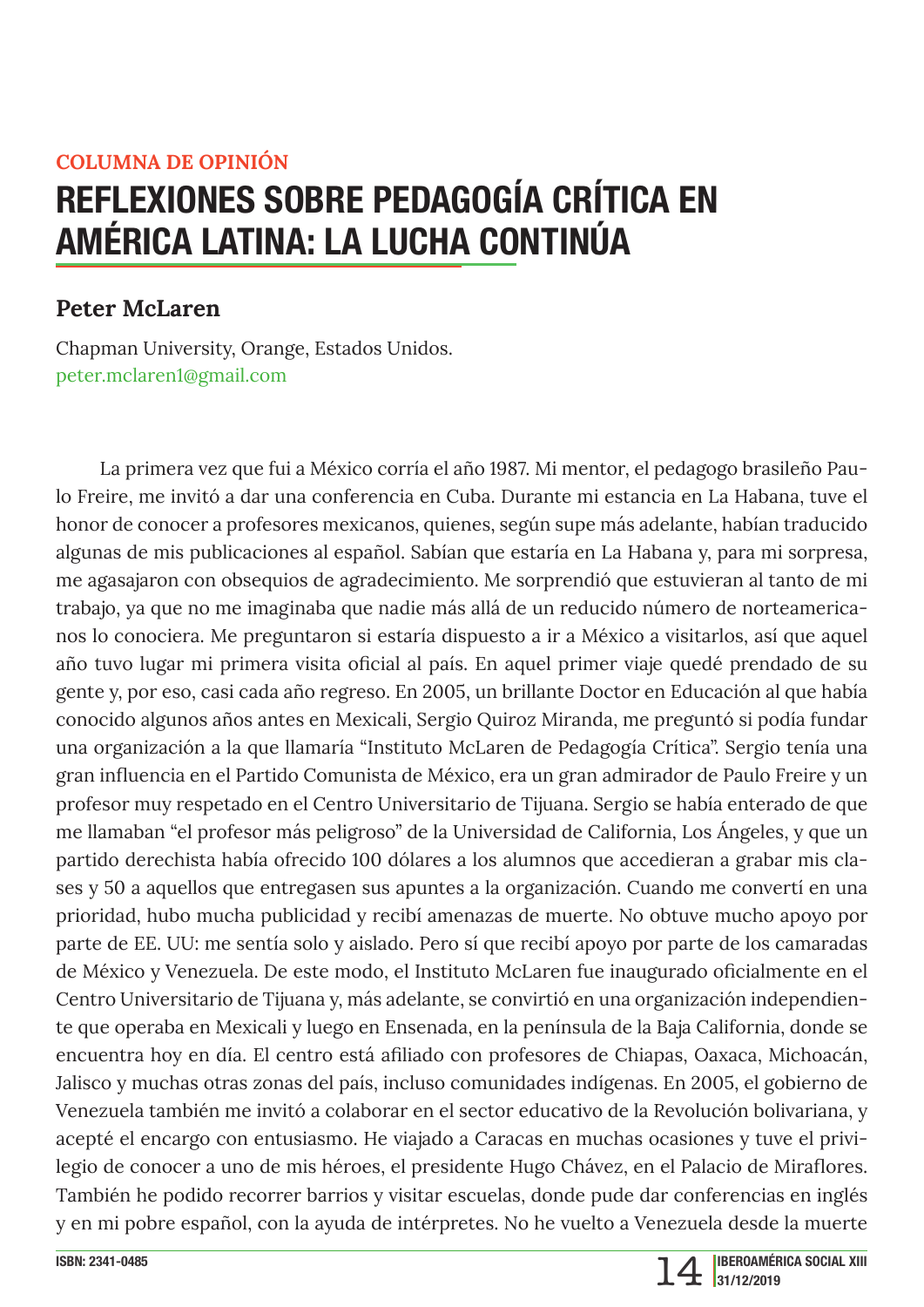del presidente Chávez, pero sigo apoyando a los chavistas que luchan contra la fuerte represión, respaldada por el país más peligroso de la historia, Estados Unidos. Siempre que daba una charla en México sobre pedagogía crítica, le decía a Sergio que hablaría sobre las dificultades para lograr una reforma educativa en Norteamérica. Tengo doble nacionalidad (canadiense y estadounidense) y crecí con el sistema educativo canadiense. Sigo sin sentirme suficientemente cualificado para hablar sobre las complejidades de la reforma educativa en México o en otros países que he podido visitar, como Costa Rica, Brasil, Perú, Colombia, Argentina, Puerto Rico o Cuba. Paulo Freire a menudo me recordaba que no llevara su trabajo a Estados Unidos u otros países, pero expresaba el deseo de que su trabajo se reinventara según las particularidades contextuales de aquellos países en los que la gente luchaba contra la opresión y la explotación. Afirmaba que su trabajo se podía trasladar al contexto de otros países, pero que dicha tarea le correspondía a la gente que vivía en ellos. Le dije a Sergio que seguiría el ejemplo de mi mentor y que hablaría sobre mis problemas en Norteamérica. Mi público mexicano podría, si así lo deseaba, trasladar mis ideas a su propio contexto en caso de que dichas ideas, conceptos y experiencias les resultaran de alguna ayuda. Sergio coincidió conmigo en que este era el mejor enfoque que debía adoptar en México. En mis últimos viajes a México, he hablado sobre los problemas de los profesores con Trump, como el tener que enfrentarse a un sistema educativo neoliberal que pretende restructurar esfuerzos e intenta privatizar la educación mediante la creación de centros concertados. Me parece un problema bastante grave —y peligroso— que Betsy DeVos, la Secretaria de Educación de EE. UU. sea hermana de Erik Prince, fundador de la empresa de seguridad y servicios gubernamentales Blackwater USA, ahora conocida como Academi, el mayor ejército de mercenarios privados del mundo.

Sergio falleció este año, poco después de que, generosamente, me invitara a convertirme en miembro honorífico del Partido Comunista de México. Sergio ha dejado un legado importante a través de su trabajo en educación y política. Él y su familia fueron capaces de crear una organización que ofrecía doctorados en pedagogía crítica a profesores, muchos de los cuales eran líderes sindicalistas. Reclutó a profesores radicales de Venezuela (como Luis Bonilla, un antiguo asesor del presidente Chávez), Argentina, Cuba y por todo México para impartir cursos en el campus de Enseanda. Célebres pensadores izquierdistas, como Enrique Dussel y Marta Harnecker, fueron invitados de honor en el Instituto McLaren. Algunos líderes indígenas también formaron parte del instituto. Sergio y yo visitamos numerosas comunidades indígenas en México, y fuimos miembros honoríficos de los rarámuris (tarahumaras). Acompañé a estudiantes del instituto a visitar la comunidad purépecha de Cherán (tarascos) cuando estaban desarrollando autodefensas contra los carteles de droga que robaban árboles de sus bosques. El gobierno actual de México ha invitado al Instituto McLaren a un encuentro en Ciudad de México para hablar sobre la reforma educativa en el país. Todo esto es gracias al valor y a la visión de Sergio Quiroz Miranda.

En mis últimos viajes a México, he advertido a profesores sobre las políticas interiores y exteriores de Trump. Estos ya estaban indignados por el trato que recibían los refugiados e

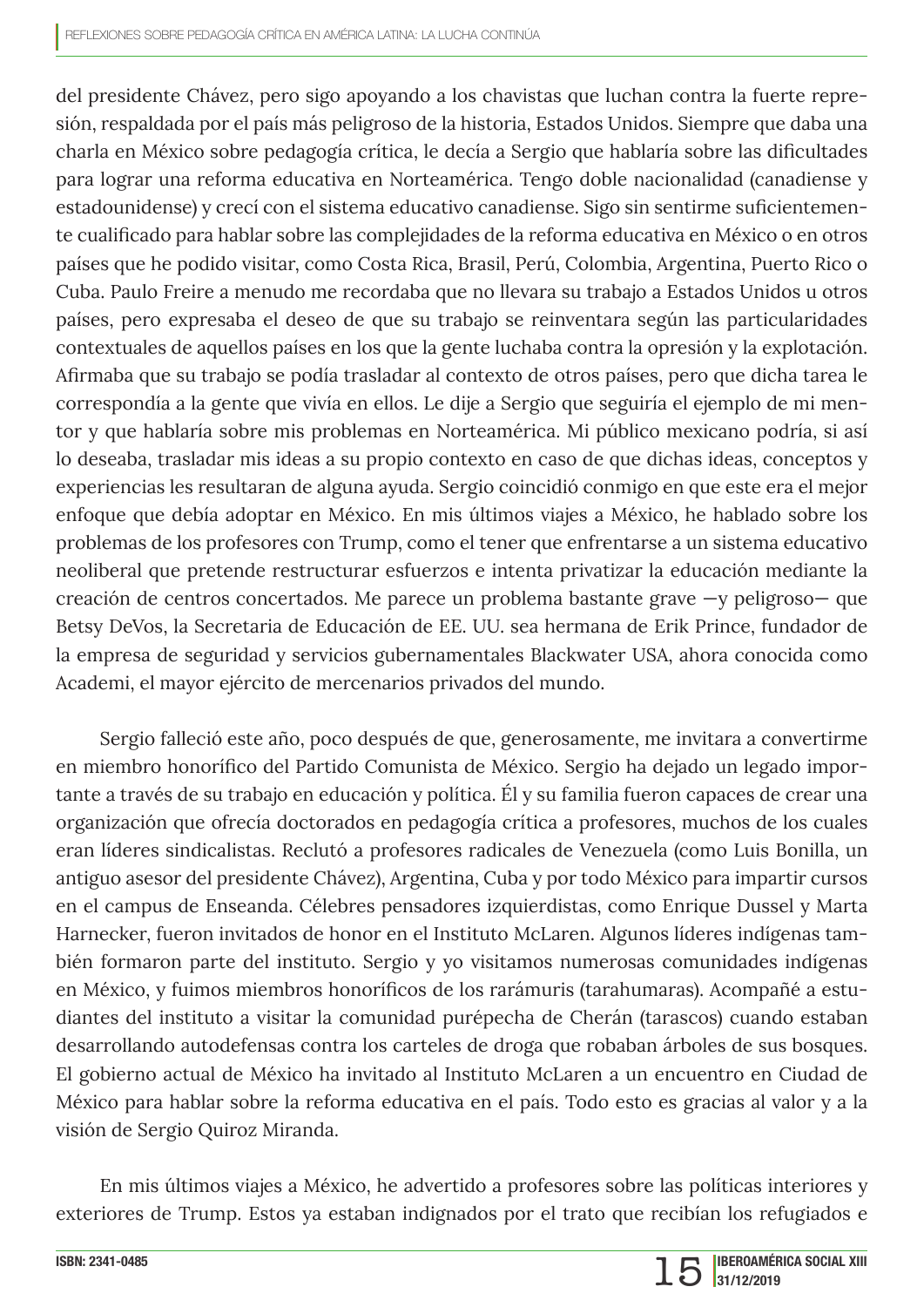inmigrantes mexicanos y de América Central: hijos separados de sus padres y encerrados en jaulas, y refugiados afectados por gas lacrimógeno. Bajo las órdenes de Trump, los agentes del Servicio de Inmigración y Control de Aduanas de los Estados Unidos (ICE, por sus siglas en inglés) comenzaron a hacer redadas en fábricas y otros lugares de trabajo por todo el país como nunca antes.

Trump no es solo cómplice del bochornoso aumento del etnonacionalismo supremacista blanco, misoginia, racismo, corrupción y negación del cambio climático, sino también de la creación de una "patocracia" plutocrática que ha arrojado todos los símbolos de la democracia a un foso de cal después de descuartizarla con un cuchillo de carnicero. Según la base de datos de verificación del Washington Post, en septiembre de 2019, Trump habría mentido o expresado declaraciones erróneas en más de 12 000 ocasiones. Se levanta ante los ciudadanos como un coloso naranja para dominar al pueblo en vez de permanecer a su lado para protegerlo de las injusticias. Trump no solo traiciona una incapacidad crónica de establecer una relación de entendimiento y empatía con la gente, sino que, más bien a propósito, por no decir, de manera dogmática, crea una relación de dominio, paranoia y miedo hacia los que no son blancos, especialmente hacia la gente de color e inmigrantes mexicanos y de América Central. Trump entiende el miedo de los estadounidenses blancos de convertirse en una minoría racial, y esa rabia la enquista en la enfermedad de la violencia. Al hacerlo, sella nuestro destino como el de un país que se queda en la prehistoria. La única libertad que Trump nos concede es la libertad de odiar. El único "queso gratis" está en la ratonera. Con Trump, a los estadounidenses no se les anima a ir más allá de las limitadas determinaciones de la libertad de mercado con sus leyes de oferta y demanda o las de movimiento de capital. Tengo una fe primitiva en el socialismo. Y eso me convierte, al igual que a todos los periodistas progresistas, en un "enemigo del Estado". Después de todo, ¿no es la fe lo que hace que todo conocimiento sea posible? Trump quiere evitar que los EE. UU. se contaminen con lo que él describe como la "infestación" de la gente de color: "violadores" y delincuentes de América Latina, "serpientes" de Siria, negros procedentes de abominables países africanos, "traidores" que critican a Trump, "enemigos del pueblo" (o periodistas) e ingratas llenas de odio de "El Escuadrón" que se niegan a "regresar" a esos "lugares plagados de delincuencia desde los que vinieron". A Trump no le faltan ganas de emprender medidas contra "El Escuadrón". En julio, el presidente Donald Trump dirigió una serie de tuits racistas contra Alexandria Ocasio-Cortez, IIhan Omar y otras congresistas demócratas como Ayanna S. Pressley y Rashida Tlaib en los que les pedía que "volvieran" para "ayudar a reconstruir esos lugares destrozados y plagados de delincuencia de los que vinieron". Todas nacieron en EE. UU. Los ataques de Trump a estas cuatro jóvenes congresistas de color y la supuesta prevalencia del "socialismo" que han introducido en la escena política de Washington están diseñados para crear una nueva situación de pánico macartista entre los conservadores. El antiguo macartismo de los 50 consistió sobre todo en la condena y persecución de los presuntos comunistas infiltrados en el gobierno y otras instituciones. El nuevo macartismo de Trump está dirigido vehementemente contra estadounidenses que no son anglosajones y ciudadanos cuyos antepasados llegaron de países de fuera de Europa. Está claro que el antiguo anticomu-

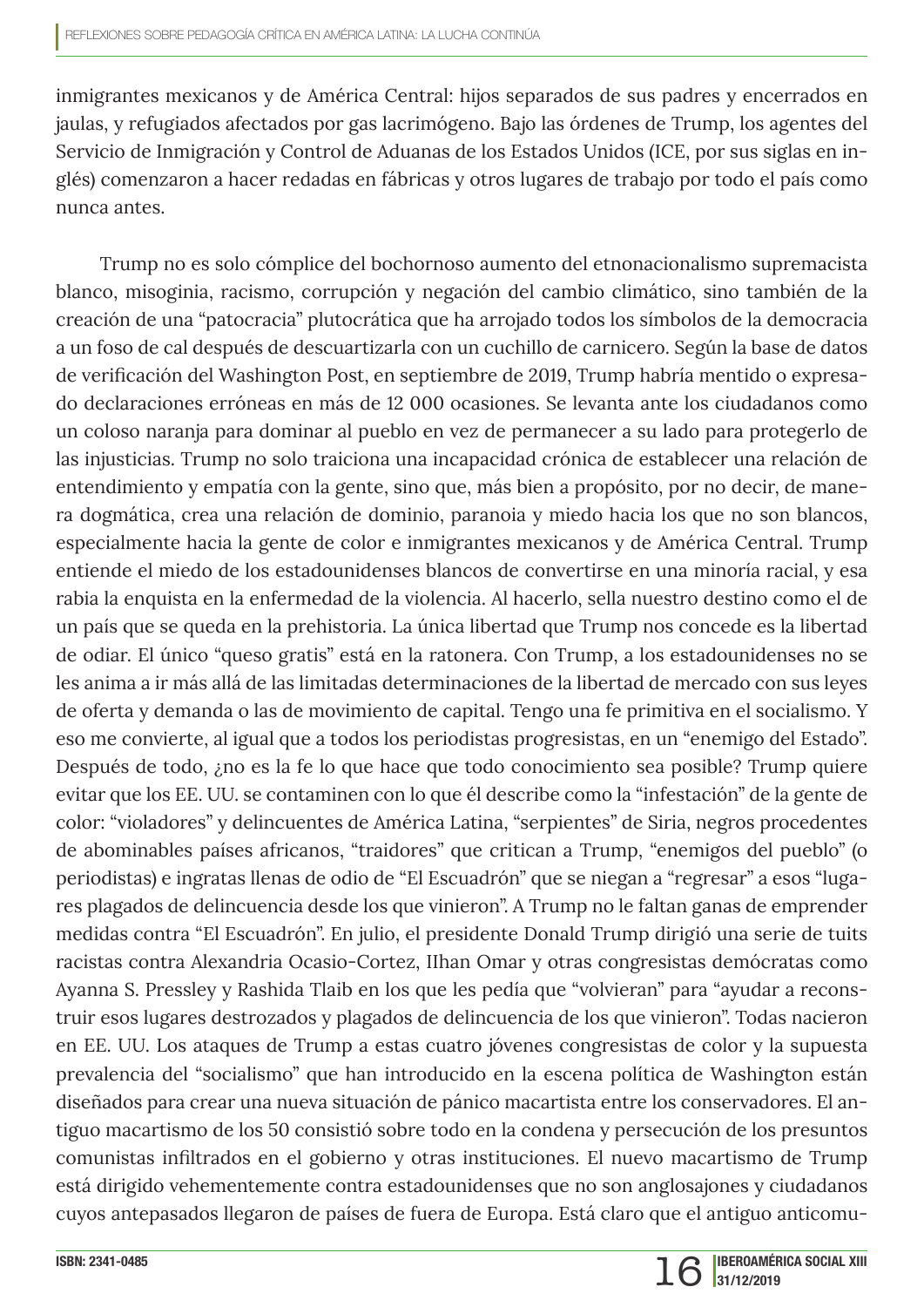nismo está todavía muy presente. Y el país, más que nunca, sigue un rumbo hacia el olvido. Todo esto demuestra que, en el caso de Trump, la gente horrible se convierte en personajes atractivos para los medios de comunicación. Todo el país siente adicción por sus payasadas, y a muchos su presidencia los ha traumatizado.

Lo que más me preocupa es que Trump haya designado al infame Elliott Abrams como su representante en Venezuela. En los años 80, Abrams proporcionó apoyo logístico y financiero a los Contras al enviar a asesinos entrenados a Nicaragua para incitar a la violencia, asesinar, violar y enloquecer a profesores, médicos y campesinos. Estos asesinos adoptaron las estrategias de guerrilla de la CIA a partir de manuales facilitados por operativos clandestinos. A día de hoy, Abrams sigue defendiendo a un dictador guatemalteco ya fallecido que fue declarado culpable de genocidio. El general y dictador guatemalteco Efraín Ríos Montt supervisó una campaña de matanzas y torturas contra los indígenas de Guatemala en los años 80. Más tarde, Ríos Montt fue condenado por ello. Sus escuadrones de la muerte exterminaron 662 aldeas rurales de los llanos y colinas de las tierras altas del noroeste. Ejecutaban a campesinos con armas adquiridas en programas de ayuda militar estadounidenses, los crucificaban, violaban a mujeres embarazadas, les arrancaban los ojos a los agricultores y les metían los genitales en la boca. Los escuadrones de la muerte que tan vehementemente defiende Abrams dejaron cadáveres de mujeres con los pechos cercenados junto a sus hijos decapitados. Sindicalistas, activistas y miembros de la comunidad católica fueron obligados a llevar capuchas de goma impregnadas en insecticida antes de ser asesinados. Bajo la supervisión de Abrams, EE. UU. respaldó, mediante el uso de armas, entrenamiento y logística, la masacre del pueblo maya ixil de Guatemala (un hecho que el gobierno de Guatemala ha calificado formalmente de genocidio). Abrams respaldó el uso de los escuadrones de la muerte mediante una junta militar en El Salvador, el asesinato de monjas y sacerdotes católicos que adoptaron la teología de la liberación, así como la tortura, desmembramiento y asesinato de decenas de miles de campesinos. A día de hoy, Abrams sigue defendiendo las dictaduras derechistas en Latinoamérica. No muestra ninguna empatía hacia las víctimas de intentos de golpes de Estado y atrocidades, como el asesinato de seis sacerdotes jesuitas en El Salvador, una empleada y su hija en el campus de la Universidad Centroamericana José Simeón Cañas (UCA El Salvador). En este país, en la aldea de El Mozote, un batallón con entrenamiento estadounidense masacró a más de 500 civiles: violó a mujeres y niñas y degolló a niños. Les cortaron los genitales a sus víctimas y se los metieron en la boca. Abrams sostenía que no podían confirmar una masacre de tal calibre, pero se demostró que mentía. La Comisión de la Verdad para El Salvador publicó un informe que indicaba que más del 85 por ciento de las atrocidades cometidas durante el conflicto en El Salvador fueron llevadas a cabo por las fuerzas armadas del gobierno y sus escuadrones de la muerte. Aun así, Abrams calificó la implicación de la administración Reagan en El Salvador de "logro excepcional". Este es el hombre designado por Trump para liderar la campaña para derrocar al gobierno de Venezuela. Abrams ya colaboró en el fallido golpe de Estado de 2002 contra la administración de Hugo Chávez. Ahora se le ha otorgado otra oportunidad para triunfar. Muchos latinoamericanos temen a Abrams, y con razón.

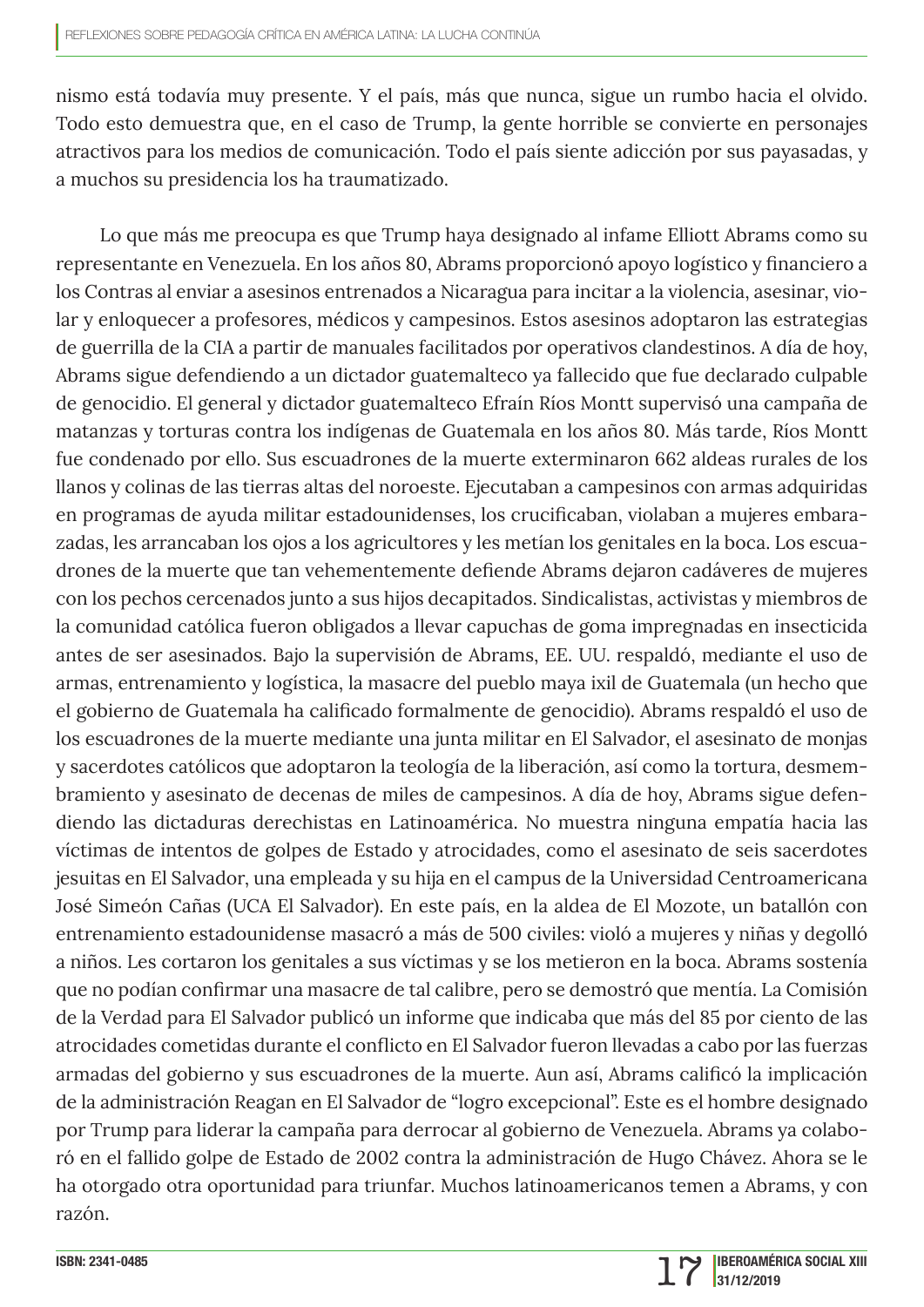Cuando doy alguna charla en México, apoyo los esfuerzos por crear una pedagogía crítica revolucionaria, una que no haya sido domesticada y mermada de poder por parte de algún dogma neoliberal. Me refiero a la inclusión de una pedagogía decolonial que se enfrente al patrón de poder colonial que aún reside en lo más profundo de las sociedades poscoloniales. Aconsejo tener como objetivo central de pedagogía crítica la lucha por una alternativa socialista a la "forma del valor de la mano de obra" que existe en sociedades capitalistas por todo el continente americano. Tales esfuerzos deben tener un alcance transnacional igual que el propio capitalismo. En EE. UU. respaldo las alternativas al impuesto sobre la propiedad inmobiliaria para la financiación escolar. Ambos elementos están muy vinculados. Casi la mitad de los fondos destinados a la educación primaria y secundaria públicas procede de los ingresos del impuesto sobre la propiedad inmobiliaria. Aproximadamente el 45 por ciento de la financiación escolar procede de gobiernos locales, y más del 80 por ciento se extrae directamente de dicho impuesto. El gobierno federal invierte alrededor del 9 por ciento de los ingresos totales de los centros públicos, y el 46 por ciento procede de gobiernos estatales. Esta es la peor cara de la escolarización capitalista y, además, genera reproducción social: los centros públicos de las zonas más acaudaladas reciben más fondos, tienen más recursos y sus hijos cuentan con más posibilidades de ir a la universidad. Esto trae consigo una desigualdad estructural. También existe un componente racial, ya que los barrios que siguen una estructura por clases también lo están por raza. Lo sabemos por los centros concertados con fines lucrativos, impulsados por la exacerbada segregación racial de la multimillonaria Betsy DeVos, ya que el porcentaje de estudiantes minoritarios en centros concertados ha aumentado exponencialmente, y dichos centros no rinden cuentas y no disponen de regulación alguna. ¡Los fondos públicos no deben invertirse en expandir los centros educativos concertados! En mi opinión, deberían financiar los centros públicos en vez de privatizarlos y convertirlos en empresas con fines lucrativos que benefician a las organizaciones de capital privado. Y los actuales centros concertados necesitan abrirse a la sindicalización. Como antiguo miembro "wobblie" (del sindicato Industrial Workers of the World), me gustaría ver a los centros concertados respaldar el derecho de los profesores a afiliarse a un sindicato. Y también soy de la opinión de que la mitad del consejo escolar de estos centros debería estar compuesto por padres y profesores. Estas ideas forman parte de las iniciativas de campaña del socialista Bernie Sanders, que actualmente aspira a convertirse en el candidato del Partido Demócrata a la presidencia.

Respaldar un sistema segregado por raza y clase va en contra de mi enseñanza católica y social en materia de justicia, y apenas se podría considerar democrático. Es de esperar cuando tenemos un capitalismo depredador que sirve a los ricos y abandona a los pobres. Por eso estoy a favor de las matrículas universitarias gratuitas. Si las matrículas fueran gratuitas, disminuiría la gran deuda que arrastran los egresados, más gente podría ir a la universidad, los estudiantes tendrían más voz en su propia educación y, en general, resultaría beneficioso para nuestra economía. Las deudas por los préstamos universitarios son culpables de que muchos estudiantes no puedan casarse, comprar una casa o tener hijos. Esto contribuiría en gran medida a respaldar el estilo de vida familiar estadounidense. Para el estudiante que se gradúa en una

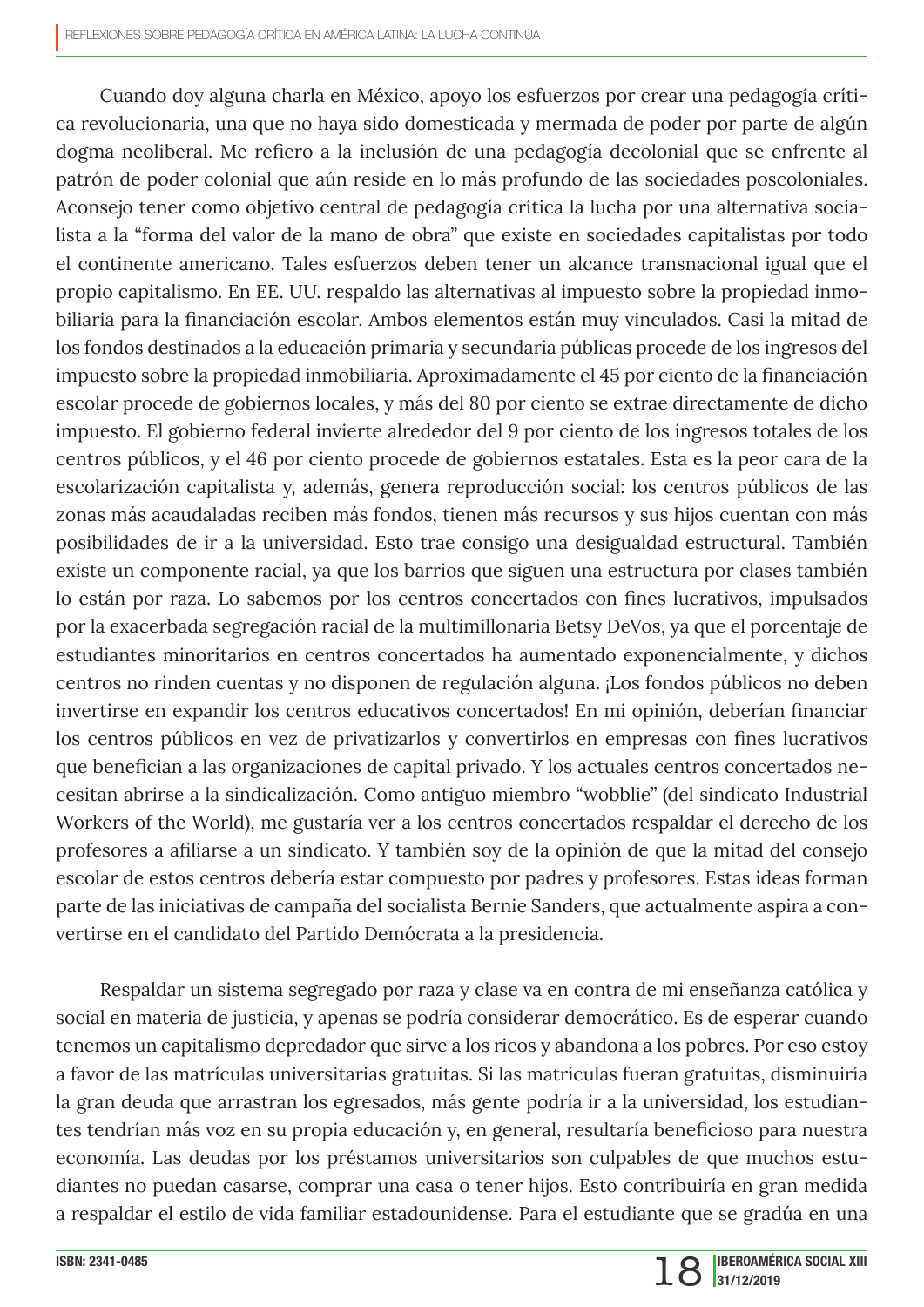universidad pública después de cuatro años y con una deuda de casi 30 000 dólares, no resulta fácil mantenerse mientras busca trabajo y se prepara para una vida plena y productiva, o como aún dicen, vivir "El sueño americano", aunque más bien se ha vuelto "La pesadilla americana". Las matrículas gratuitas podrían volverse una realidad en EE. UU. si tuviéramos la fuerza y el coraje de neutralizar todas las lagunas fiscales de las que se benefician las grandes empresas, aumentar los tipos impositivos al 0,1 % más rico del país y añadir un impuesto a las inversiones especulativas, aquellas cuya única contribución es la de engordar los bolsillos de los estafadores de los fondos especulativos. Si esta gente pudiera usar las lágrimas de los pobres en sus planes y hallara la forma de aprovecharse de ello, lo haría. No cabe duda de que esto se lograría al recortar el presupuesto militar. El presidente Trump ya ha saqueado el presupuesto militar para levantar el espantoso e imperdonable muro en la frontera sur. Sostengo que este dinero estaría mejor invertido en ofrecer matrículas universitarias gratuitas. La financiación del gobierno debería garantizar que los estudiantes discapacitados puedan acceder a una educación de calidad independientemente de la zona en la que vivan. Y el sueldo de los profesores es crucial. El actual salario base del profesorado es una vergüenza y debería aumentar considerablemente. Necesitamos usar la perspectiva de la "ecopedagogía" a la hora de enseñarles a los estudiantes los efectos de la actividad humana en el cambio climático y desarrollar formas de crear entornos sostenibles, empezando por nuestras propias comunidades. Todo el país está horrorizado por los ataques terroristas a centros educativos por parte de supremacistas blancos y otros individuos perturbados. Estoy completamente a favor de incorporar a los centros educativos leyes para la prevención de la violencia con armas. La mejor forma de conseguir que los estudiantes no corran peligro es cambiar las leyes en materia de armas en los Estados Unidos. También debemos asegurarnos de que los estudiantes del colectivo LGTBQ están a salvo de acosos e intimidaciones. La prevención del suicidio es importante en nuestros centros, y este siempre es un tema de preocupación, sobre todo en estos tiempos en los que el ciberacoso en redes sociales está tan presente. Bernie Sanders respalda todos estos esfuerzos. En las facultades de Educación impartimos cursos sobre multiculturalismo crítico y estudiamos las dimensiones sociohistóricas, ideológicas y políticas del racismo, así como los cruces de razas, clases, géneros, sexualidad -desde las microagresiones contra gente de color hasta el papel que juega el capitalismo en generar racismo- y las dinámicas psicológicas del racismo cuando este cobra vida propia, como por todo EE. UU. No cabe duda de que el trabajo que hacemos no ha llegado a la población general del país.

Cuando hablo de estas reformas en México, los profesores se muestran comprensivos. Saben que lo que sucede en EE. UU. afectará a su país tarde o temprano, por lo que resulta fácil comprender eso que dicen de que "cuando Estados Unidos se resfría, México se contagia de neumonía" o la expresión "sin perro no hay rabia".

Nuestros futuros están interrelacionados en muchos sentidos. Y la política de demagogia psicopática y aceleración derechista de Trump (la necesidad de destruir instituciones existentes, políticas y prácticas para acomodar su propia visión patológica de los Estados Unidos en